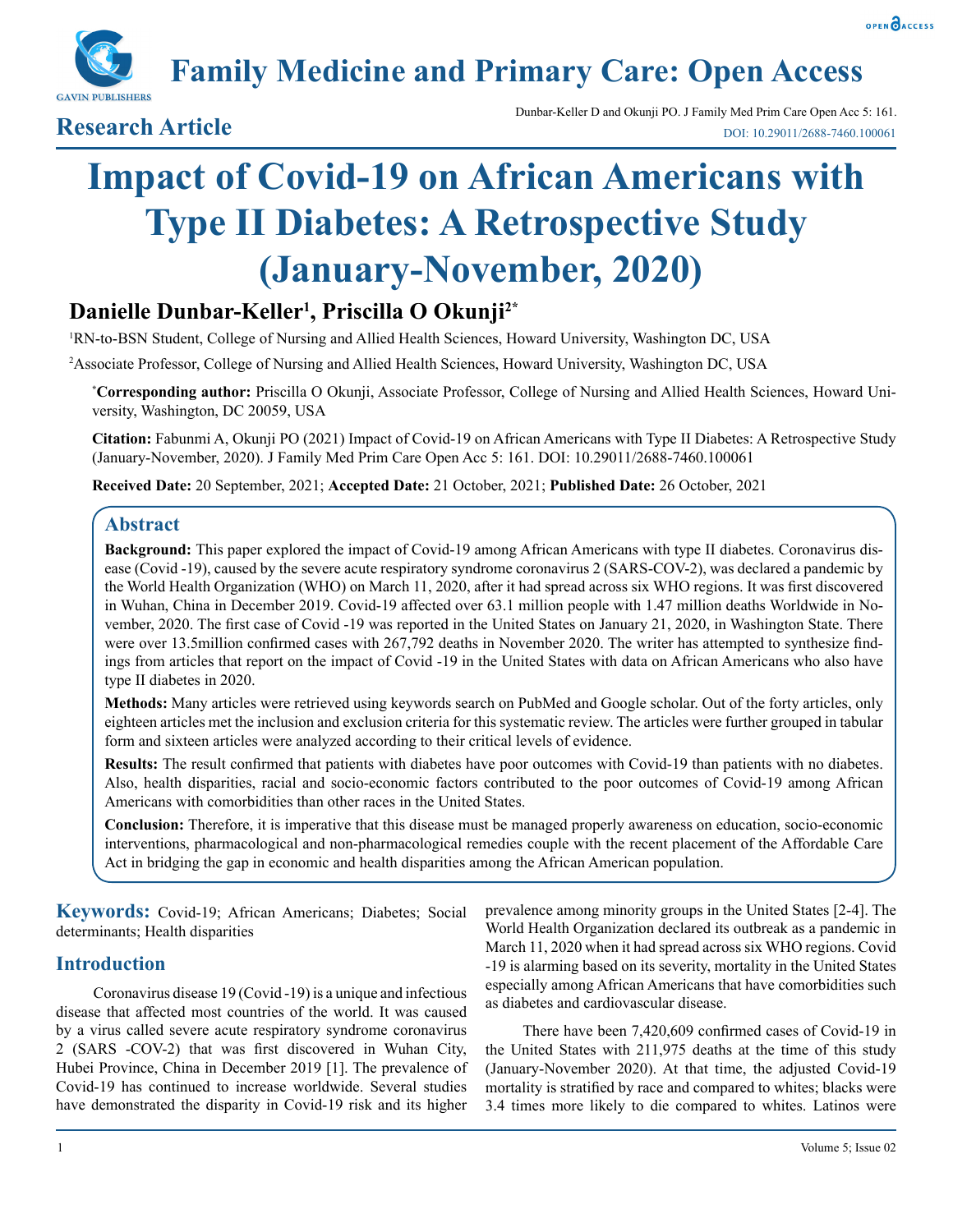3.3 times as likely to die as Whites compared to Whites, while Asian Americans are 1.3 times more likely to die compared to non-Hispanic whites [5]. Diabetes mellitus is a significant risk factor and determinants of severity and mortality among COVID-19 patients [6]. These disparities are not unique to COVID-19 but affects other health indices such as chronic medical conditions like diabetes mellitus, which reveals black community having a significantly higher prevalence compared to non-Hispanic whites.

The impact of Covid-19 is more pronounced among patients with comorbidities like chronic medical conditions like, diabetes, hypertension, obesity and cancers [7]. Patients with diabetes mellitus are more likely to have a more tumultuous course with increased risk of morbidities and mortalities [6]. These patients are more likely to have a more severe form of the disease and worse clinical outcome [8]. The mechanism of the association between diabetes mellitus and Covid-19 remains unclear. Although several mechanisms have been postulated, some of the proposed mechanism included a disruption in immune response, which may have resulted in more prolonged lung pathology.

Type II Diabetes is the most common type of metabolic disorder. There are twenty-nine million people in the United States with type II diabetes. This type of diabetes is insulin resistance. It occurs when pancreas fails to produce, or body not fully respond to insulin. Insulin is a hormone secretes from beta cells of Langerhans that controls glucose level in the body. Low secretion of insulin due to pancreas insufficiency to metabolize glucose leads to excess glucose in the blood called hyperglycemia. Therefore, poor management of hyperglycemia non-complaint with antihyperglycemic drugs and glucocorticoid treatment combined with Covid-19 infections caused more severe inflammation, coagulation disorders and organ failure. Patients with type 2 diabetes are at high risk to develop cardiovascular disease, a disease that affects the blood vessels and anatomical structures of the heart. Excess of glucose that do not metabolize will build up as a plaque along the arterial walls and causes atherosclerosis.

Diabetes patients often have much immune impairment including impaired T-cell mediated responses, ineffective microbial clearance, and inhibitions of neutrophil chemotaxis. These may account for the increased morbidities and mortalities among diabetes patients with Covid-19 as compared to nondiabetic patients who are infected with the same virus. Other proposed mechanism includes delayed clearance of the Covid-19 virus from the blood system with studies showing this to be more prevalent among diabetes and hypertensive patients [9]. Several studies have demonstrated disparities in the burden of COVID-19 in the United States. Minority groups like blacks and Hispanics tend to have more severe diseases and at increased likelihood of dying from the disease compared to their white non-Hispanic counterparts [10]. These same racial disparities have been demonstrated in other developed countries like the United Kingdom where studies showed that Blacks and Asians are more likely to die of the Covid-19 than whites [11]. These disparities have been associated with social deprivation as health resources are often allocated based on race, gender and socioeconomic basis.

In addition to the afore mentioned concern, the patients involved are mostly African Americans who may be homeless, unemployed, and those who could not afford their medical bills. Thus, many of these population are on the streets with no proper hygiene, no annual checkup until they are sick, or emergency services found them unresponsive on the streets and bring them to the hospital for proper care and some of the hospitals will not welcome these group based on disparity. This is the rationale of this study and as the investigator of this review project, and as a registered nurse practicing in a minority hospital with a firsthand information of Covid-19 impact on the underserved minority population.

Furthermore, this special group of individuals have no health insurance to cover their medications making their comorbidities condition not to be properly managed. During this pandemic covid-19, the affected group are not effectively practicing social distancing due to lack of housing, crowded in the streets and making Covid-19 to spread more among African Americans. There are concerns that racial disparity exists among African Americans with diabetes mellitus and other chronic medical conditions. These may be so with the relative disproportion of African Americans who have these chronic conditions [12]. A few studies have explored the role of racial disparities among African Americans with coexisting chronic medical conditions and Covid-19 with often conflicting reports.

**Research Design:** Many articles were extracted from reputed search engines and reviewed to ascertain the prevalence, morbidities and mortalities associated with African American patients diagnosed with Covid -19 and diabetes type II.

#### **Methods**

There were hundred articles accessed in the course of this study, but only eighteen articles published in 2020 were used and sixteen tabulated. The studies focused on clinical and biochemical diagnosis of Covid -19, inpatients, African American, diabetes while exclusions were on outpatients, non-diabetes, other comorbidities such as chronic kidney disease, coronary artery disease, and group as Caucasian, Asian and Latino were omitted. These articles were retrieved using validated search engines such as PUBMED and Google scholar search engines.

#### **Analysis**

The selected articles (18) were grouped and sixteen articles were analyzed in a tabular form based on their level of evidence. The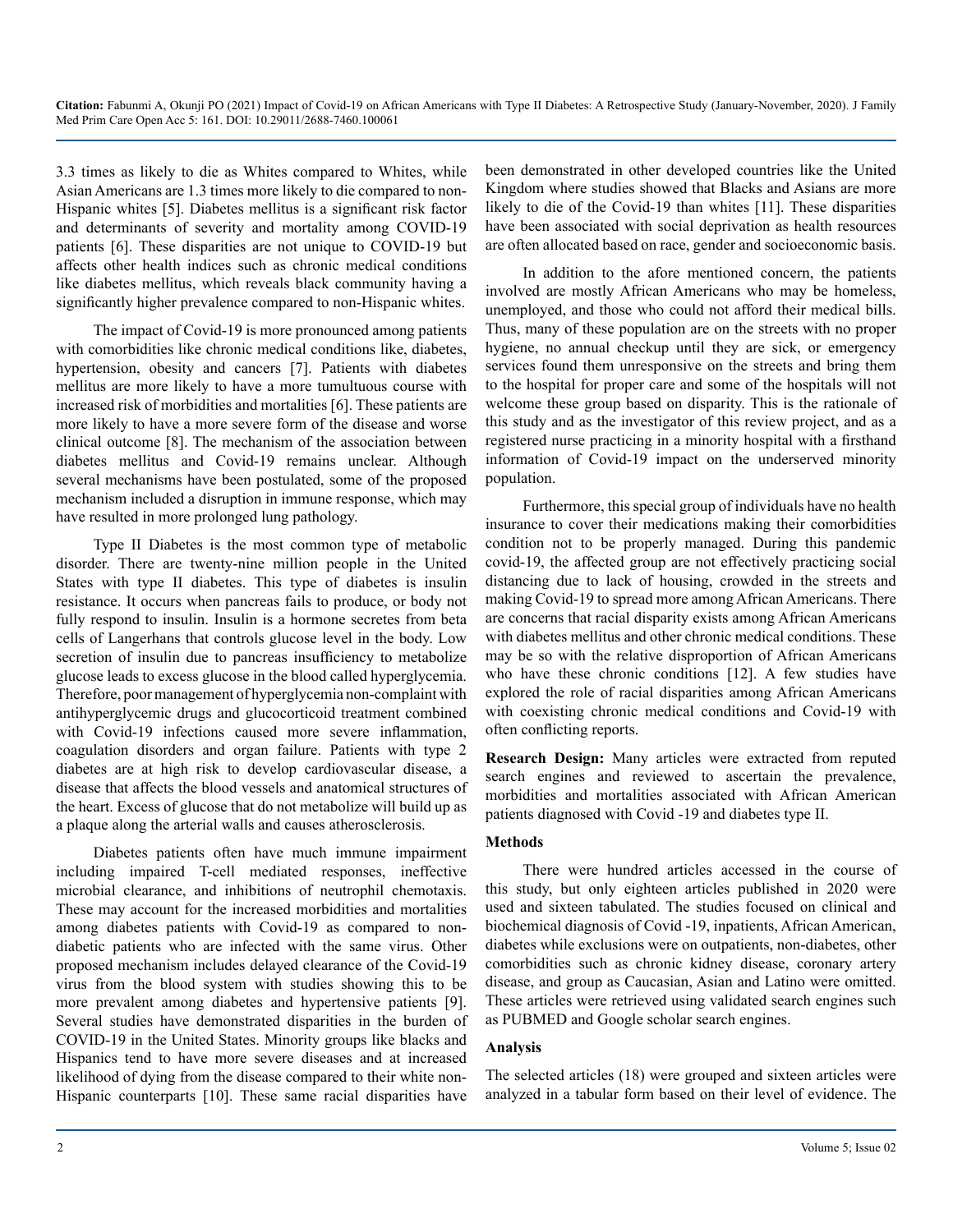articles were classified as quantitative which led the writer to choose the level of evidence to analyze the paper. The level of evidence used on this paper was categorized into a level I, II, IV, and V, level III was exempted. Thus, two out of these articles were categorized as level I, four of the articles were categorized as level II, eight were categorized as level IV, and the remaining two were categorized as level V (Table 1).

| Author/<br>Date | <b>Article Title</b>                                                                                                        | <b>Type of</b><br>Research/<br>article | Background/<br>Conceptual<br>Framework/<br>Abstract                                                                                                                                                                                                                                                                                                                                                        | <b>Method</b> / Sample<br>size                                                                                                                                                                                                                                       | <b>Results / Future</b><br>Research                                                                                                                                                                                                                                                                                                                                                                                                                                                                                                                                                                                       | Level of<br><b>Evidence Base</b> |
|-----------------|-----------------------------------------------------------------------------------------------------------------------------|----------------------------------------|------------------------------------------------------------------------------------------------------------------------------------------------------------------------------------------------------------------------------------------------------------------------------------------------------------------------------------------------------------------------------------------------------------|----------------------------------------------------------------------------------------------------------------------------------------------------------------------------------------------------------------------------------------------------------------------|---------------------------------------------------------------------------------------------------------------------------------------------------------------------------------------------------------------------------------------------------------------------------------------------------------------------------------------------------------------------------------------------------------------------------------------------------------------------------------------------------------------------------------------------------------------------------------------------------------------------------|----------------------------------|
| $[13]$          | Severity and<br>mortality of<br>Covid 19 in<br>patients with<br>diabetes.<br>hypertension and<br>cardiovascular<br>disease. | Quantitative                           | The aim of the study<br>is to evaluate the<br>impact of diabetes,<br>hypertension.<br>cardiovascular<br>disease and the<br>use of angiotensin<br>converting enzyme<br>inhibitors/angiotensin<br>II receptor blockers<br>(ACEI/ARB) with<br>severity (invasive<br>mechanical<br>ventilation or<br>intensive care unit<br>admission or O2<br>saturation $\leq 90\%$ )<br>and mortality of<br>COVID-19 cases. | Systematic review<br>of the PubMed.<br>Cochrane Library<br>and SciELO<br>databases was<br>performed to<br>identify relevant<br>articles published<br>from December<br>2019 to 6th May<br>2020. Forty<br>articles were<br>included involving<br>COVID-19<br>patients. | The random-effect<br>meta-analysis showed<br>that diabetes mellitus<br>and hypertension were<br>moderately associated<br>respectively with<br>severity and mortality<br>for COVID-19:<br>Diabetes [OR 2.35]<br>95% CI 1.80-3.06 and<br>OR 2.50 95% CI 1.74-<br>3.59] Hypertension:<br>[OR 2.98 95% CI<br>2.37-3.75 and OR<br>$2.88(2.22-3.74)$ ].<br>Cardiovascular<br>disease was strongly<br>associated with both<br>severity and mortality,<br>respectively [OR 4.02<br>$(2.76 - 5.86)$ and OR<br>$6.34$ (3.71-10.84)]. On<br>the contrary, the use of<br>ACEI/ARB, was not<br>associate with severity<br>of COVID-19. | Evidence 1                       |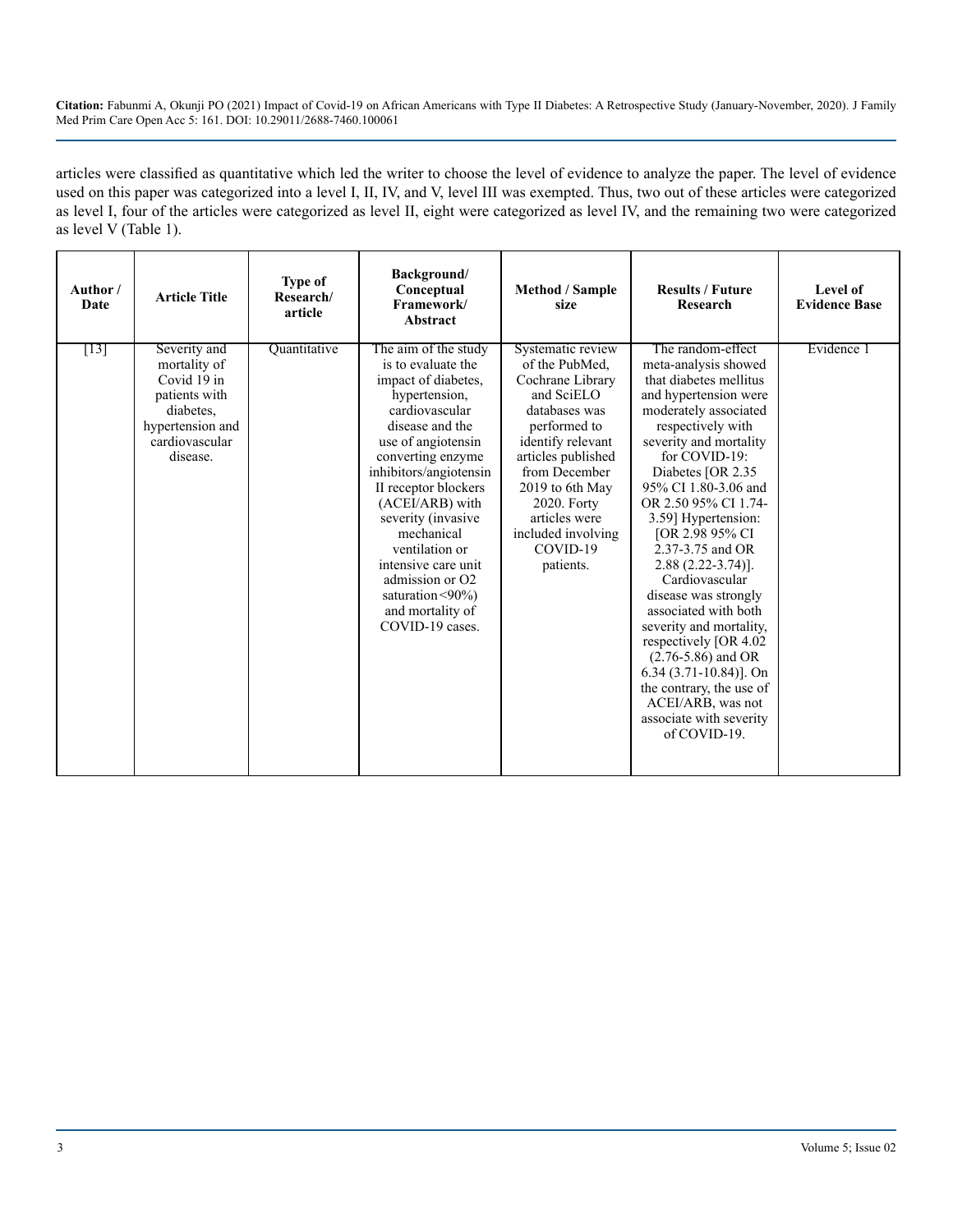|                     | Is diabetes     |              | Many studies on          | The authors              | They included 33                         | <b>Evidence 1</b> |
|---------------------|-----------------|--------------|--------------------------|--------------------------|------------------------------------------|-------------------|
| $^{[8]}$            | mellitus        | Quantitative | COVID-19 have            | searched the             | studies (16,003                          |                   |
|                     | associated with |              | reported diabetes to     | PubMed for case-         | patients) and found                      |                   |
|                     | mortality and   |              | be associated with       |                          | diabetes to be                           |                   |
|                     | severity of     |              | severe disease and       | control studies in       | significantly associated                 |                   |
|                     | COVID-19? A     |              | mortality, however,      | English, published       | with mortality of                        |                   |
|                     | meta-analysis   |              | the data is conflicting. | between Jan 1            | COVID-19 with a                          |                   |
|                     |                 |              | The objectives of        | and Apr 22, 2020,        | pooled odds ratio                        |                   |
|                     |                 |              | this meta-analysis       | that had data on         | of 1.90 (95% CI:                         |                   |
|                     |                 |              | were to explore          | diabetes in patients     | 1.37-2.64; $p \le 0.01$ ).               |                   |
|                     |                 |              | the relationship         | with COVID-19.           | Diabetes was also                        |                   |
|                     |                 |              | between diabetes and     | The frequency            | associated with severe                   |                   |
|                     |                 |              | COVID-19 mortality       | of diabetes was          | COVID-19 with a                          |                   |
|                     |                 |              | and severity, and        | compared between         | pooled odds ratio of                     |                   |
|                     |                 |              | to determine the         | patients with            | 2.75 (95% CI: 2.09-                      |                   |
|                     |                 |              | prevalence of diabetes   | and without the          | 3.62; $p \le 0.01$ ). The                |                   |
|                     |                 |              | in patients with         | composite endpoint       | combined corrected                       |                   |
|                     |                 |              | COVID-19                 | of mortality or          | pooled odds ratio of                     |                   |
|                     |                 |              |                          | severity. Random         | mortality or severity                    |                   |
|                     |                 |              |                          | effects model was        | was 2.16 (95% CI:                        |                   |
|                     |                 |              |                          | used with odds           | 1.74-2.68; $p < 0.01$ ).                 |                   |
|                     |                 |              |                          | ratio as the effect      | The pooled prevalence                    |                   |
|                     |                 |              |                          |                          | of diabetes in patients                  |                   |
|                     |                 |              |                          | size. They also          | with COVID-19 was                        |                   |
|                     |                 |              |                          | determined the           | 9.8% (95% CI: 8.7%-                      |                   |
|                     |                 |              |                          | pooled prevalence        | 10.9%) (after adjusting                  |                   |
|                     |                 |              |                          | of diabetes in           | for heterogeneity)                       |                   |
|                     |                 |              |                          | patients with            | Diabetes in patients<br>with COVID-19 is |                   |
|                     |                 |              |                          | COVID-19.                | associated with a                        |                   |
|                     |                 |              |                          | Heterogeneity and        | two-fold increase in                     |                   |
|                     |                 |              |                          | publication bias         | mortality as well as                     |                   |
|                     |                 |              |                          | were taken care by       | severity of COVID-19,                    |                   |
|                     |                 |              |                          | meta-regression,         | as compared to                           |                   |
|                     |                 |              |                          | sub-group analyses,      | non-diabetics.                           |                   |
|                     |                 |              |                          | and trim and fill        | Further studies                          |                   |
|                     |                 |              |                          | methods.                 | on the pathogenic                        |                   |
|                     |                 |              |                          |                          | mechanisms                               |                   |
|                     |                 |              |                          |                          | and therapeutic                          |                   |
|                     |                 |              |                          |                          | implications need to                     |                   |
|                     |                 |              |                          |                          | be one.                                  |                   |
|                     |                 |              |                          |                          |                                          |                   |
|                     |                 |              |                          |                          |                                          |                   |
| $\lbrack 5 \rbrack$ | Coronavirus     | Quantitative | The provisional          | <b>CDC</b> uses National | The data are still                       | Evidence 2        |
|                     | Disease 2019    |              | counts for coronavirus   | <b>Vital Statistics</b>  | counting daily or                        |                   |
|                     |                 |              | disease 2019             | System to do daily       | weekly in all the fifty                  |                   |
|                     |                 |              | (COVID-19) deaths        | review of Covid          | States and District of                   |                   |
|                     |                 |              | are based on a current   |                          | Columbia with Covid-                     |                   |
|                     |                 |              | flow of mortality data   |                          | 19 cases.                                |                   |
|                     |                 |              | in the National Vital    |                          |                                          |                   |
|                     |                 |              | Statistics System.       |                          |                                          |                   |
|                     |                 |              | National provisional     |                          |                                          |                   |
|                     |                 |              | counts include deaths    |                          |                                          |                   |
|                     |                 |              | occurring within         |                          |                                          |                   |
|                     |                 |              | the 50 states and the    |                          |                                          |                   |
|                     |                 |              | District of Columbia     |                          |                                          |                   |
|                     |                 |              | that have been           |                          |                                          |                   |
|                     |                 |              | received and coded as    |                          |                                          |                   |
|                     |                 |              | of the date specified.   |                          |                                          |                   |
|                     |                 |              |                          |                          |                                          |                   |
|                     |                 |              |                          |                          |                                          |                   |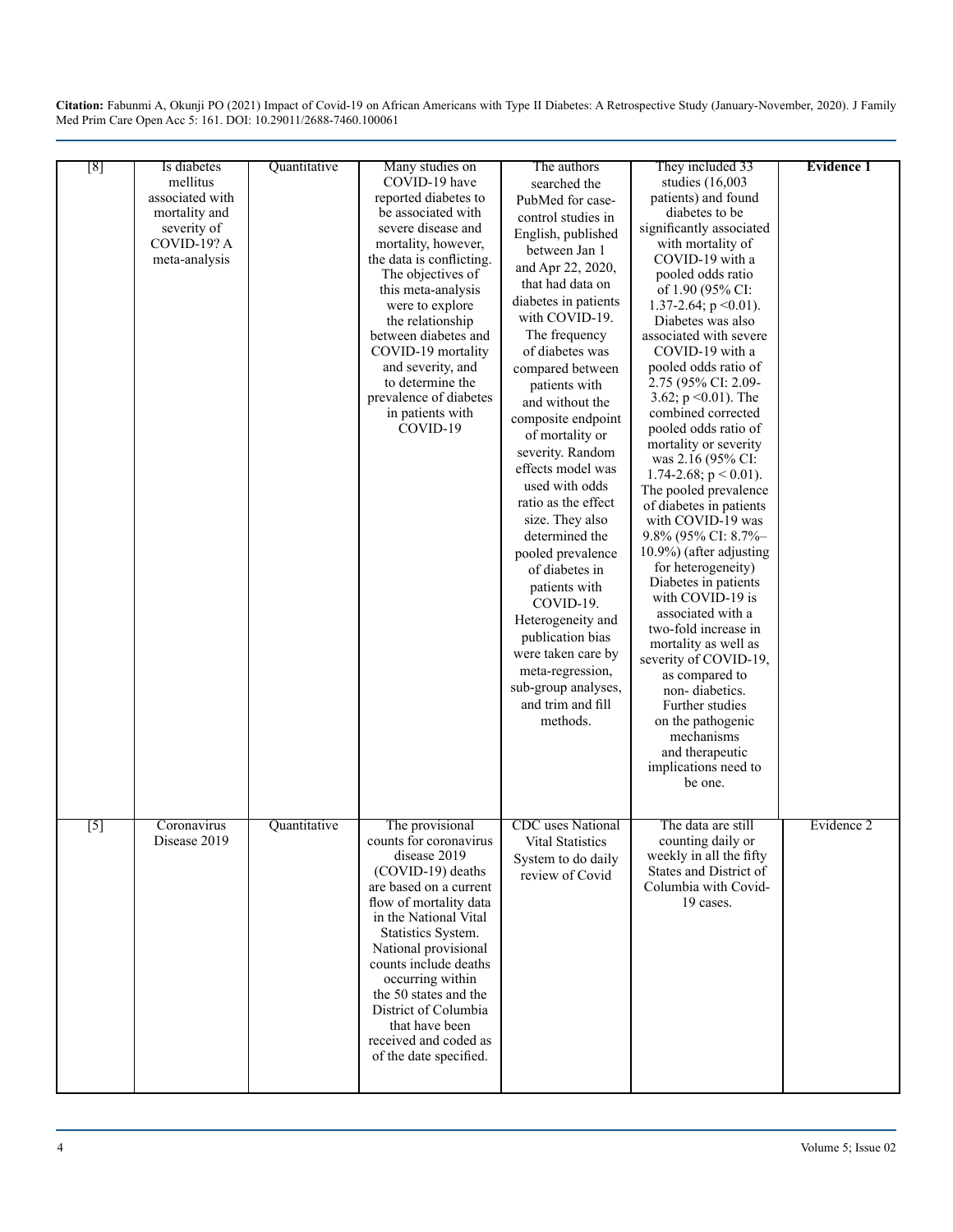| $[12]$ | Preliminary<br>Estimates of<br>the Prevalence<br>of Selected<br>Underlying<br>Health<br>Conditions<br>Among Patients<br>with Coronavirus<br>Disease 2019 -<br>United States,<br>February<br>12-March 28,<br>2020. | Quantitative | On March 11, 2020,<br>the World Health<br>Organization declared<br>Coronavirus Disease<br>2019 (COVID-19)<br>a pandemic (1). As<br>of March 28, 2020,<br>a total of 571,678<br>confirmed COVID-19<br>cases and 26,494<br>deaths have been<br>reported worldwide<br>(2). Reports from<br>China and Italy<br>suggest that risk<br>factors for severe | Data from<br>laboratory-<br>confirmed<br>COVID-19 cases<br>reported to CDC<br>from 50 states, four<br>U.S. territories and<br>affiliated islands,<br>the District of<br>Columbia, and<br>New York City<br>with February<br>12-March 28, 2020<br>onset dates were<br>analyzed.                                                                                                                                                                                                                                                                                                                                                                        | As of March 28,<br>2020, U.S. states<br>and territories have<br>reported 122,653 U.S.<br>COVID-19 cases to<br>CDC, including 7,162<br>$(5.8\%)$ for whom data<br>on underlying health<br>conditions and other<br>known risk factors for<br>severe outcomes from<br>respiratory infections<br>were reported.                                                                                                                | Evidence 2 |
|--------|-------------------------------------------------------------------------------------------------------------------------------------------------------------------------------------------------------------------|--------------|----------------------------------------------------------------------------------------------------------------------------------------------------------------------------------------------------------------------------------------------------------------------------------------------------------------------------------------------------|------------------------------------------------------------------------------------------------------------------------------------------------------------------------------------------------------------------------------------------------------------------------------------------------------------------------------------------------------------------------------------------------------------------------------------------------------------------------------------------------------------------------------------------------------------------------------------------------------------------------------------------------------|----------------------------------------------------------------------------------------------------------------------------------------------------------------------------------------------------------------------------------------------------------------------------------------------------------------------------------------------------------------------------------------------------------------------------|------------|
|        |                                                                                                                                                                                                                   |              | disease include older<br>age and the presence<br>of at least one of<br>several underlying<br>health conditions                                                                                                                                                                                                                                     |                                                                                                                                                                                                                                                                                                                                                                                                                                                                                                                                                                                                                                                      |                                                                                                                                                                                                                                                                                                                                                                                                                            |            |
| [7]    | Comorbidity<br>and its Impact<br>on Patients with<br>COVID-19.                                                                                                                                                    | Quantitative | Since the beginning<br>of the COVID-19<br>pandemic the virus<br>has made its way<br>across the globe to<br>affecting over 180<br>countries. SARS-<br>CoV-2 has infected<br>humans in all<br>age groups, of all<br>ethnicities, both males<br>and females while<br>spreading through<br>communities at an<br>alarming rate                          | A meta-<br>analysis study<br>on COVID-19<br>comorbidities had<br>a total of 1786<br>patients, of which<br>1044 were male and<br>742 were female<br>with a mean age<br>of 41 years old.<br>The most common<br>comorbidities<br>identified in these<br>patients were<br>hypertension<br>$(15.8\%)$<br>cardiovascular and<br>cerebrovascular<br>conditions $(11.7\%)$ ,<br>and diabetes $(9.4\%)$<br>The less common<br>comorbidities<br>were coexisting<br>infection with HIV<br>and hepatitis B<br>$(1.5\%)$ , malignancy<br>$(1.5\%)$ , respiratory<br>illnesses $(1.4\%)$ ,<br>renal disorders<br>$(0.8\%)$ , and<br>immunodeficiency<br>$(0.01\%)$ | Available data have<br>shown that<br>patients with<br>preexisting<br>comorbidities have<br>more deteriorating<br>outcomes compared<br>with patients<br>without. COVID-19<br>patients with history<br>of hypertension,<br>obesity, chronic lung<br>disease, diabetes,<br>and cardiovascular<br>disease have the worst<br>prognosis and most<br>often end up with<br>deteriorating outcomes<br>such as ARDS and<br>pneumonia | Evidence 2 |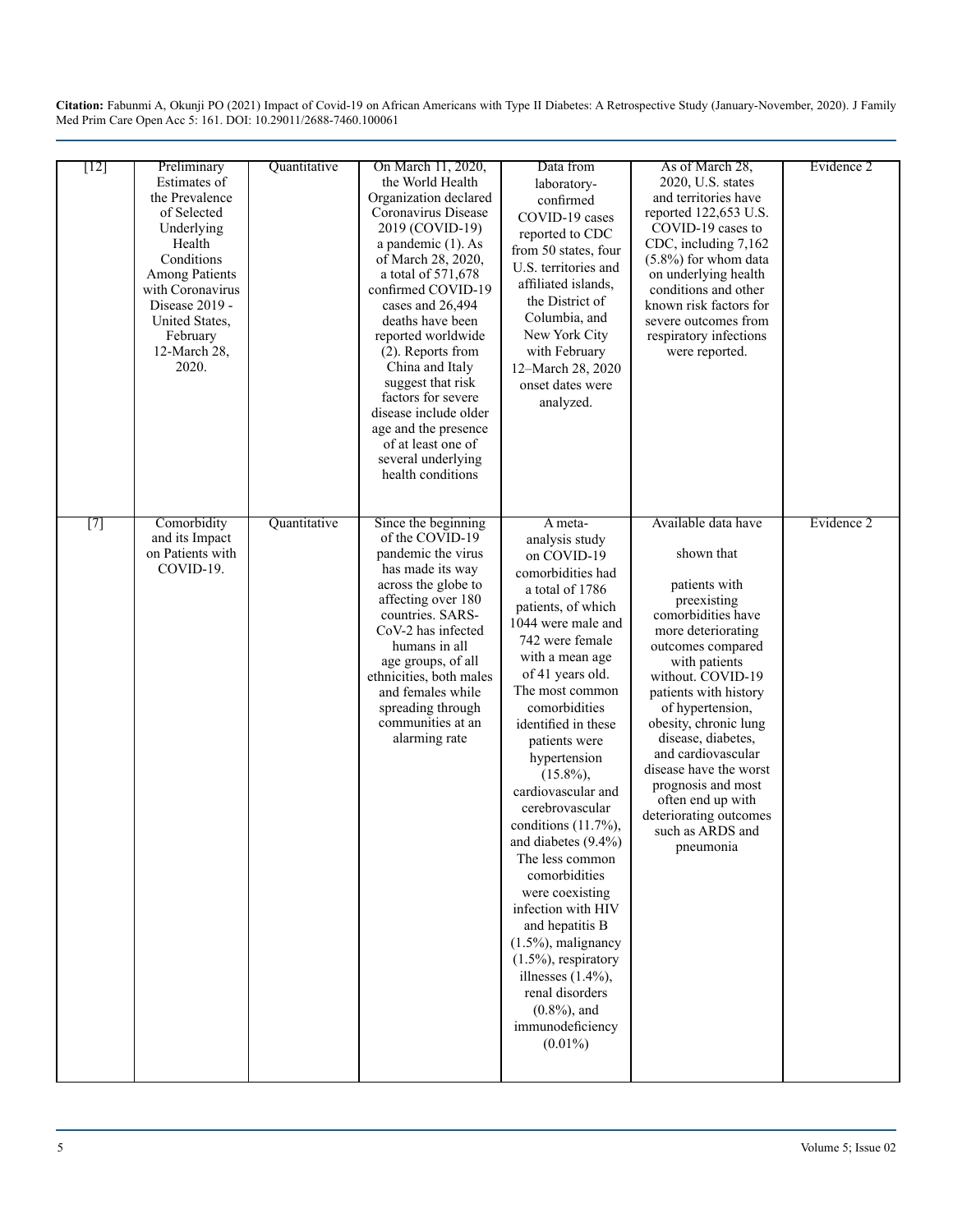|                                                                                                                                                                                                                                                                                                                    |                              | Quantitative | Comorbidities                             |                         |                                                |            |
|--------------------------------------------------------------------------------------------------------------------------------------------------------------------------------------------------------------------------------------------------------------------------------------------------------------------|------------------------------|--------------|-------------------------------------------|-------------------------|------------------------------------------------|------------|
| $[9] % \begin{subfigure}[t]{0.45\textwidth} \includegraphics[width=\textwidth]{figures/fig_10.pdf} \caption{The 3D (top) of the 3D (bottom) of the 3D (bottom) of the 3D (bottom) of the 3D (bottom) of the 3D (bottom) of the 3D (bottom) of the 3D (bottom).} \label{fig:expan} \end{subfigure} \vspace{-1.5mm}$ | Hypertension<br>and Diabetes |              | have significant                          | They<br>comprehensively | They found out that<br>increasing age, male    | Evidence 2 |
|                                                                                                                                                                                                                                                                                                                    | Delay the Viral              |              | indications for the                       | analyzed                | gender especially,                             |            |
|                                                                                                                                                                                                                                                                                                                    | Clearance in                 |              | disease outcome                           | demographic,            | and angiotensin-                               |            |
|                                                                                                                                                                                                                                                                                                                    | COVID-19                     |              | of COVID-19.                              | clinical and            | converting enzyme                              |            |
|                                                                                                                                                                                                                                                                                                                    | Patients.                    |              | however, which                            | laboratory data,        | 2 (ACE2) associated                            |            |
|                                                                                                                                                                                                                                                                                                                    |                              |              | underlying diseases                       | as well as patient      | factors (including                             |            |
|                                                                                                                                                                                                                                                                                                                    |                              |              | that contribute the                       | treatment records.      | hypertension, diabetes,                        |            |
|                                                                                                                                                                                                                                                                                                                    |                              |              | most to aggravate                         | Survival analyses       | and cardiovascular                             |            |
|                                                                                                                                                                                                                                                                                                                    |                              |              | the conditions of                         | with Kaplan-Meier       | diseases) adversely                            |            |
|                                                                                                                                                                                                                                                                                                                    |                              |              | COVID-19 patients is                      | and Cox regression      | affected the viral                             |            |
|                                                                                                                                                                                                                                                                                                                    |                              |              | still largely unknown.                    | modelling were          | clearance. Furthermore,                        |            |
|                                                                                                                                                                                                                                                                                                                    |                              |              | SARS-CoV-2 viral                          | employed to             | analysis by a random                           |            |
|                                                                                                                                                                                                                                                                                                                    |                              |              | clearance is a golden                     | identify factors        | forest survival                                |            |
|                                                                                                                                                                                                                                                                                                                    |                              |              | standard for defining                     | influencing the         | model pointed out                              |            |
|                                                                                                                                                                                                                                                                                                                    |                              |              | the recovery of                           | viral clearance         | hypertension, cortisone                        |            |
|                                                                                                                                                                                                                                                                                                                    |                              |              | COVID-19 infections.                      | negatively              | treatment, gender, and                         |            |
|                                                                                                                                                                                                                                                                                                                    |                              |              | To dissect the                            |                         | age as the four most                           |            |
|                                                                                                                                                                                                                                                                                                                    |                              |              | underlying diseases                       |                         | important variables                            |            |
|                                                                                                                                                                                                                                                                                                                    |                              |              | that could impact                         |                         |                                                |            |
|                                                                                                                                                                                                                                                                                                                    |                              |              | on viral clearance,                       |                         |                                                |            |
|                                                                                                                                                                                                                                                                                                                    |                              |              | they enrolled 106                         |                         |                                                |            |
|                                                                                                                                                                                                                                                                                                                    |                              |              | COVID-19 patients                         |                         |                                                |            |
|                                                                                                                                                                                                                                                                                                                    |                              |              | who were hospitalized                     |                         |                                                |            |
|                                                                                                                                                                                                                                                                                                                    |                              |              | in the Zhongnan                           |                         |                                                |            |
|                                                                                                                                                                                                                                                                                                                    |                              |              | Hospital of Wuhan                         |                         |                                                |            |
|                                                                                                                                                                                                                                                                                                                    |                              |              | University, Wuhan,<br>China between Jan 5 |                         |                                                |            |
|                                                                                                                                                                                                                                                                                                                    |                              |              | and Feb 25, 2020                          |                         |                                                |            |
|                                                                                                                                                                                                                                                                                                                    |                              |              |                                           |                         |                                                |            |
|                                                                                                                                                                                                                                                                                                                    |                              |              |                                           |                         |                                                |            |
|                                                                                                                                                                                                                                                                                                                    |                              |              |                                           |                         |                                                |            |
| $[2]$                                                                                                                                                                                                                                                                                                              | The impact                   | Quantitative | The novel                                 | Confirmed               | These study                                    | Evidence 4 |
|                                                                                                                                                                                                                                                                                                                    | of COVID-19                  |              | Coronavirus Disease                       | COVID-19 cases          | findings indicate that                         |            |
|                                                                                                                                                                                                                                                                                                                    | on African                   |              | 2019 (COVID-19),                          | and deaths that         | communities with a                             |            |
|                                                                                                                                                                                                                                                                                                                    | American                     |              | declared a pandemic                       | were accumulated        | high African American                          |            |
|                                                                                                                                                                                                                                                                                                                    | communities                  |              | in March 2020,                            | between January         | density have been                              |            |
|                                                                                                                                                                                                                                                                                                                    | in the United                |              | may present with                          | 22, 2020 and April      | disproportionately                             |            |
|                                                                                                                                                                                                                                                                                                                    | States.                      |              | disproportionately                        | 12, 2020 in each        | burdened with                                  |            |
|                                                                                                                                                                                                                                                                                                                    |                              |              | higher rates in                           | of the three most       | COVID-19. Further                              |            |
|                                                                                                                                                                                                                                                                                                                    |                              |              | underrepresented                          | populous counties       | study is needed                                |            |
|                                                                                                                                                                                                                                                                                                                    |                              |              | racial/ethnic                             | in each U.S. state      | to indicate if this                            |            |
|                                                                                                                                                                                                                                                                                                                    |                              |              | minority populations                      | and territory were      | burden is related                              |            |
|                                                                                                                                                                                                                                                                                                                    |                              |              | in the United                             | used.                   | to environmental                               |            |
|                                                                                                                                                                                                                                                                                                                    |                              |              | States, including<br>African American     |                         | factors or individual<br>factors such as types |            |
|                                                                                                                                                                                                                                                                                                                    |                              |              | communities who                           |                         | of employment or                               |            |
|                                                                                                                                                                                                                                                                                                                    |                              |              | have traditionally                        |                         | comorbidities that                             |            |
|                                                                                                                                                                                                                                                                                                                    |                              |              | been over-represented                     |                         | members of these                               |            |
|                                                                                                                                                                                                                                                                                                                    |                              |              | in negative health                        |                         | community have.                                |            |
|                                                                                                                                                                                                                                                                                                                    |                              |              | outcomes.                                 |                         |                                                |            |
|                                                                                                                                                                                                                                                                                                                    |                              |              |                                           |                         |                                                |            |
|                                                                                                                                                                                                                                                                                                                    |                              |              |                                           |                         |                                                |            |
|                                                                                                                                                                                                                                                                                                                    |                              |              |                                           |                         |                                                |            |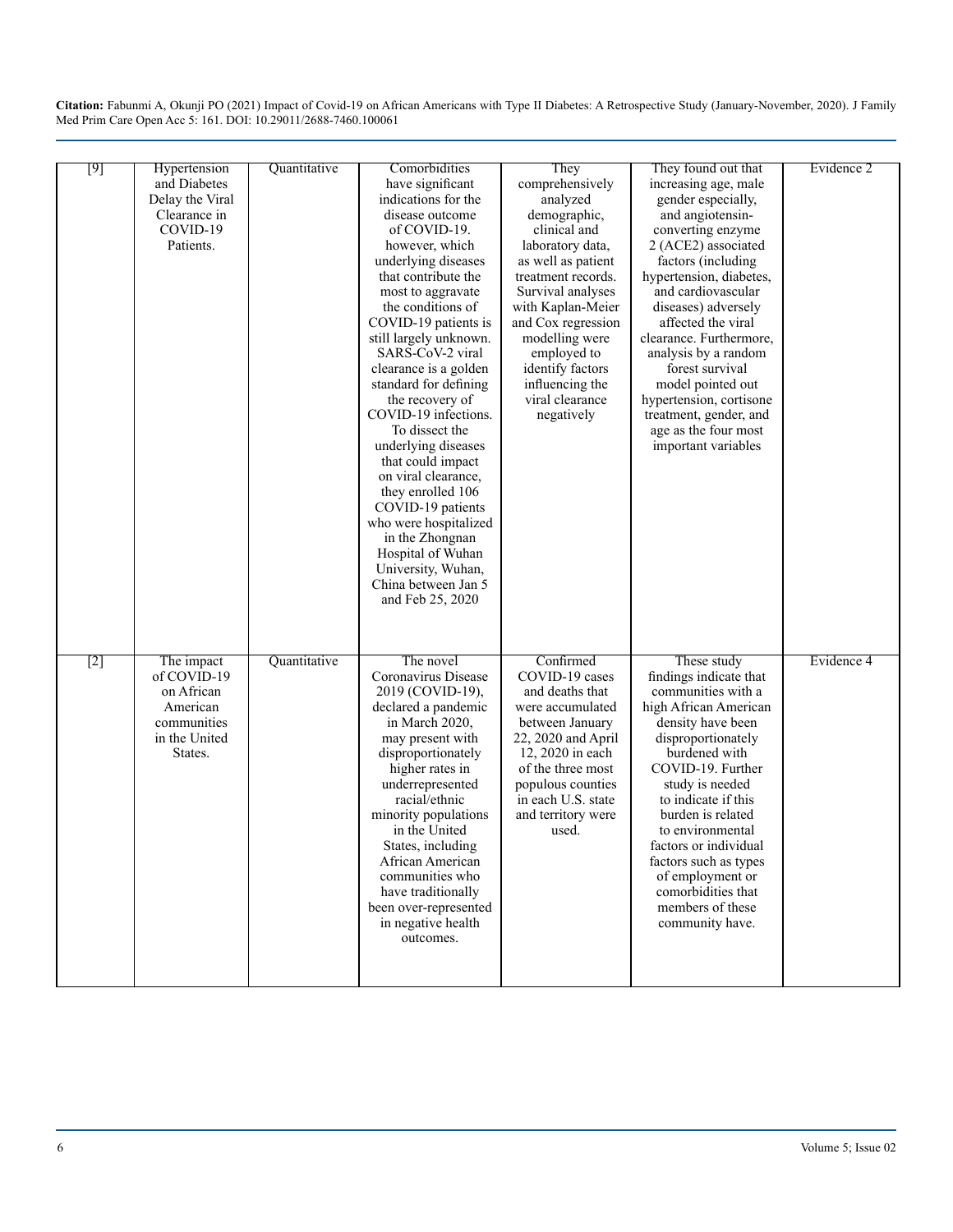| $\lceil 3 \rceil$ | Covid-19: Black   | Quantitative | The current issue of     | The author uses     | The author believes that   | Evidence 4 |
|-------------------|-------------------|--------------|--------------------------|---------------------|----------------------------|------------|
|                   | people and other  |              | the Morbidity and        | narrative review    | the hardest hit of all is  |            |
|                   | minorities are    |              | Mortality Weekly         | of existing studies | an invisible community,    |            |
|                   | hardest hit in US |              | Report, compiled         | from CDC.           | the undocumented           |            |
|                   |                   |              | by the Centers for       |                     | immigrants. US             |            |
|                   |                   |              | Disease Control and      |                     | Immigration and            |            |
|                   |                   |              | Prevention (CDC),2       |                     | <b>Customs Enforcement</b> |            |
|                   |                   |              | shows that its           |                     | (ICE) continued            |            |
|                   |                   |              | reporting system has     |                     | to conduct raids           |            |
|                   |                   |              | gathered racial data     |                     | even as lockdowns          |            |
|                   |                   |              | on just 534 covid-19     |                     | went into effect.          |            |
|                   |                   |              | patients admitted to     |                     | While ICE has since        |            |
|                   |                   |              | hospital, of about       |                     | promised not to arrest     |            |
|                   |                   |              | 40000 admitted so far    |                     | immigrants seeking         |            |
|                   |                   |              | around the country.      |                     | medical care, its track    |            |
|                   |                   |              | Of these, $261 (45.0\%)$ |                     | record has left many       |            |
|                   |                   |              | were non-Hispanic        |                     | terrified of going to      |            |
|                   |                   |              | white and 192            |                     | hospital. In immigrant     |            |
|                   |                   |              | $(33.1\%)$ were non-     |                     | communities, reports       |            |
|                   |                   |              | Hispanic black, in a     |                     | abound of people           |            |
|                   |                   |              | country where black      |                     | having died at home        |            |
|                   |                   |              | citizens comprise        |                     | because they were          |            |
|                   |                   |              | less than 13% of the     |                     | afraid to seek care.       |            |
|                   |                   |              | population               |                     | Their numbers may          |            |
|                   |                   |              |                          |                     | never be known             |            |
|                   |                   |              |                          |                     |                            |            |
|                   |                   |              |                          |                     |                            |            |
|                   |                   |              |                          |                     |                            |            |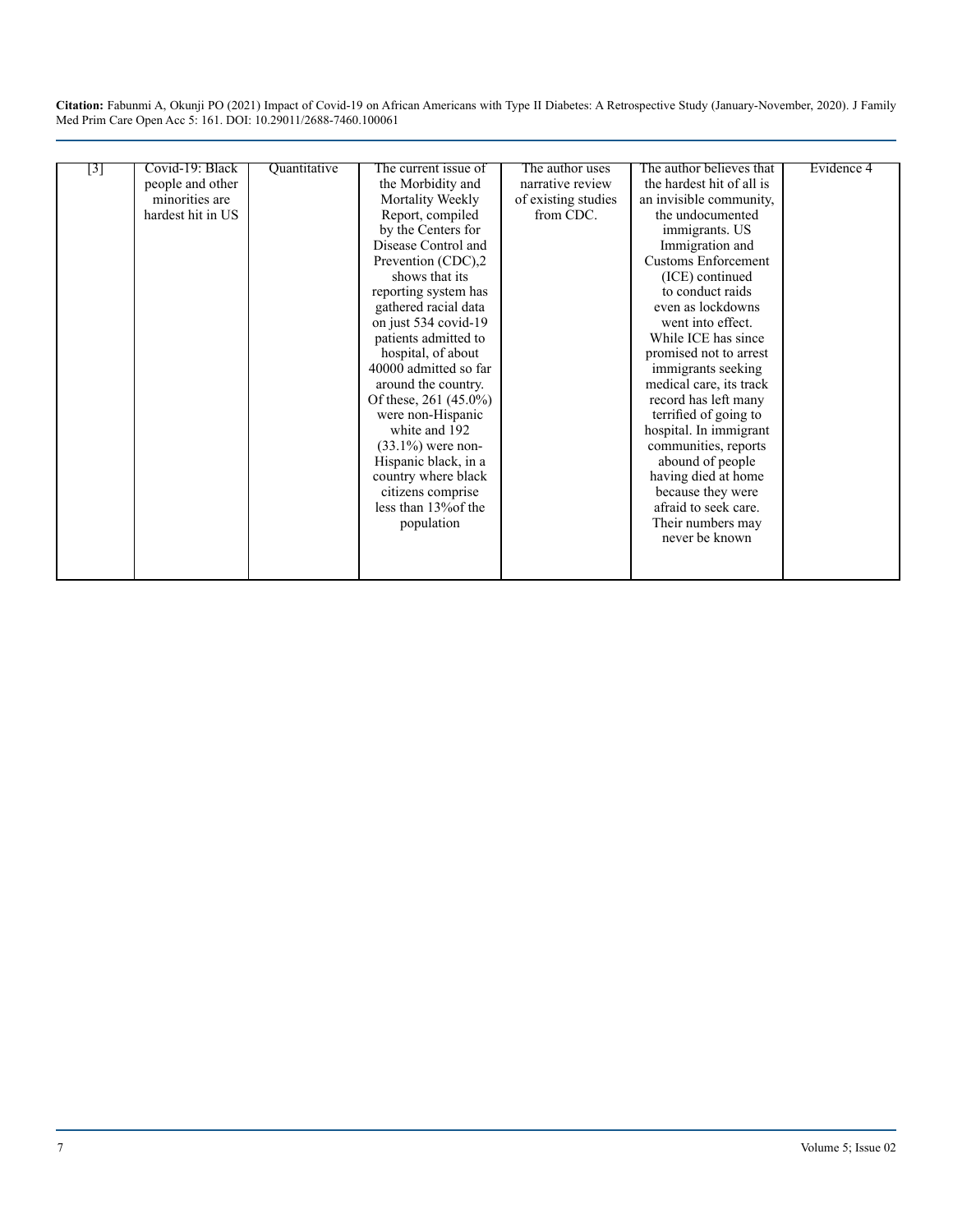| [18] | Evidence         | Quantitative | The author said, On           | The author             | The author encourages  | Evidence 4 |
|------|------------------|--------------|-------------------------------|------------------------|------------------------|------------|
|      | mounts on the    |              | May 1, 2020, the              | reviewed the           | government to put good |            |
|      | disproportionate |              | UK's Institute for            | existing studies       | measures in place such |            |
|      | effect of        |              | Fiscal Studies (IFS)          | from United            | as Australia's         |            |
|      | COVID-19         |              | published its report,         | Kingdom's              |                        |            |
|      | on ethnic        |              | which found that              | <b>Intensive Care</b>  | Federal and State and  |            |
|      | minorities.      |              | people from ethnic            | National Audit and     | Territory              |            |
|      |                  |              | minorities are more           | <b>Research Centre</b> |                        |            |
|      |                  |              | likely to live in areas       | data (BAME             | Governments does for   |            |
|      |                  |              | badly affected by             | communities),          | its indigenous living  |            |
|      |                  |              | COVID-19infection.            | the UK's Institute     | in remote and rural    |            |
|      |                  |              | However, despite              | for Fiscal Studies     | locations.             |            |
|      |                  |              | people from ethnic            | (IFS), The Australia   |                        |            |
|      |                  |              | minorities being              | Epidemiology           |                        |            |
|      |                  |              | younger on average            | report and CDC's       |                        |            |
|      |                  |              | than the white British        | data.                  |                        |            |
|      |                  |              | population, and               |                        |                        |            |
|      |                  |              | therefore theoretically       |                        |                        |            |
|      |                  |              | less susceptible to           |                        |                        |            |
|      |                  |              | infection, they were          |                        |                        |            |
|      |                  |              | found to have higher          |                        |                        |            |
|      |                  |              | death rates. After            |                        |                        |            |
|      |                  |              | adjusting for age, sex,       |                        |                        |            |
|      |                  |              | and geography, the            |                        |                        |            |
|      |                  |              | authors of the IFS            |                        |                        |            |
|      |                  |              | report found that the         |                        |                        |            |
|      |                  |              | death rate for people         |                        |                        |            |
|      |                  |              | of black African              |                        |                        |            |
|      |                  |              | descent was $3 \cdot 5$ times |                        |                        |            |
|      |                  |              | higher than for white         |                        |                        |            |
|      |                  |              | British people, while         |                        |                        |            |
|      |                  |              | for those of black            |                        |                        |            |
|      |                  |              |                               |                        |                        |            |
|      |                  |              | Caribbean and                 |                        |                        |            |
|      |                  |              | Pakistani descent,            |                        |                        |            |
|      |                  |              | death rates were $1.7$        |                        |                        |            |
|      |                  |              | times and $2 \cdot 7$ times   |                        |                        |            |
|      |                  |              | higher, respectively.         |                        |                        |            |
|      |                  |              |                               |                        |                        |            |
|      |                  |              |                               |                        |                        |            |
|      |                  |              |                               |                        |                        |            |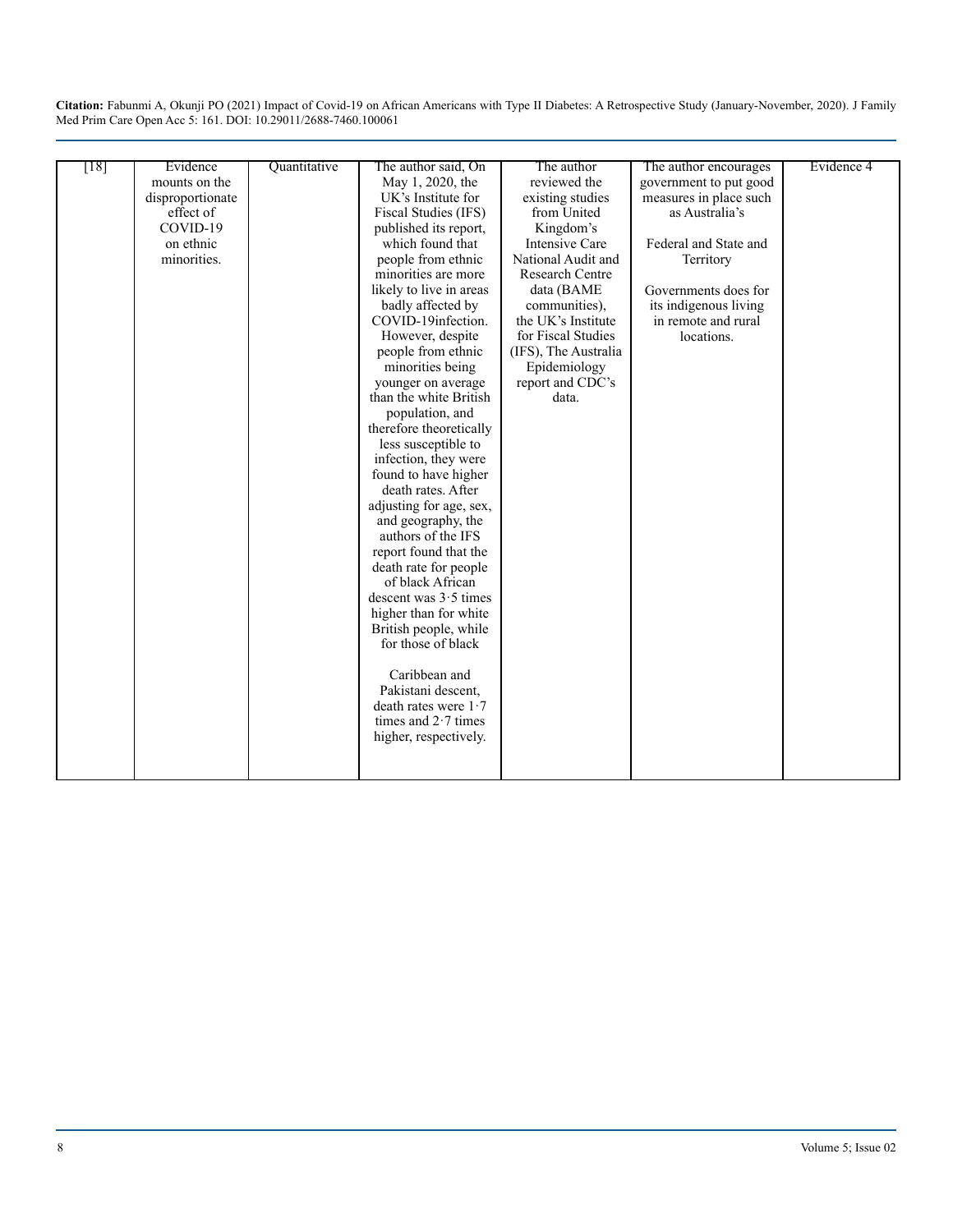| [17]   | The impact<br>of ethnicity<br>on clinical<br>outcomes in<br>covid $-19: A$<br>systematic<br>review.                                                                      | Quantitative | The relationship<br>between ethnicity<br>and COVID-19<br>is uncertain.<br>We performed a<br>systematic review<br>to assess whether<br>ethnicity has been<br>reported in patients<br>with COVID-19 and<br>its relation to clinical<br>outcomes. | The authors<br>searched EMBASE,<br>MEDLINE,<br>Cochrane Library<br>and PROSPERO<br>for English-<br>language citations<br>on ethnicity and<br>$COVID-19$ (1st<br>December 2019-<br>15th May 2020).<br>They also reviewed:<br>COVID-19<br>articles in NEJM,<br>Lancet, BMJ,<br>JAMA, clinical<br>trial protocols,<br>grey literature,<br>surveillance data<br>and preprint articles<br>on COVID-19<br>in MedRxiv to<br>evaluate if the<br>association between<br>ethnicity and<br>clinical outcomes<br>were reported and<br>what they showed. | Of 207 articles in the<br>database search, five<br>reported ethnicities; two<br>reported no association<br>between ethnicity<br>and mortality. Of 690<br>articles identified from<br>medical journals, 12<br>reported ethnicities;<br>three reported no<br>association between<br>ethnicity and mortality.<br>Of 209 preprints, 34<br>reported ethnicity $-13$<br>found Black, Asian<br>and Minority Ethnic<br>(BAME) individuals<br>had an increased risk<br>of infection with<br>SARS-CoV-2 and 12<br>reported worse clinical<br>outcomes, including<br>ITU admission and<br>mortality, in BAME<br>patients compared to<br>White patients. | Evidence 4 |
|--------|--------------------------------------------------------------------------------------------------------------------------------------------------------------------------|--------------|------------------------------------------------------------------------------------------------------------------------------------------------------------------------------------------------------------------------------------------------|---------------------------------------------------------------------------------------------------------------------------------------------------------------------------------------------------------------------------------------------------------------------------------------------------------------------------------------------------------------------------------------------------------------------------------------------------------------------------------------------------------------------------------------------|----------------------------------------------------------------------------------------------------------------------------------------------------------------------------------------------------------------------------------------------------------------------------------------------------------------------------------------------------------------------------------------------------------------------------------------------------------------------------------------------------------------------------------------------------------------------------------------------------------------------------------------------|------------|
| $[11]$ | OpenSAFELY:<br>factors<br>associated with<br>COVID-19-<br>related hospital<br>death in the<br>linked electronic<br>health records of<br>17 million adult<br>NHS patients | Quantitative | The novel<br>COVID-19 has<br>been demonstrated<br>to have more<br>devastating outcome<br>among minority<br>groups and people<br>with preexisting<br>conditions.                                                                                | Cohort study<br>analyzed by Cox-<br>regression to<br>generate age and<br>sex adjusted hazard<br>ratios. Primary<br>care electronic<br>health records<br>were retrieved<br>and used in the<br>analysis. There<br>was a total of 5683<br>deaths attributed to<br>COVID-19.                                                                                                                                                                                                                                                                    | The study findings<br>showed that people<br>from Asia and black<br>groups are at increased<br>risk of in-hospital death<br>from COVID-19. These<br>are largely immigrants<br>communities in the<br>UK. This association<br>was only partially<br>explained by pre-<br>existing clinical risk<br>factors or deprivation.<br>There is a need for<br>further research to<br>explore the drivers of<br>this association.                                                                                                                                                                                                                         | Evidence 4 |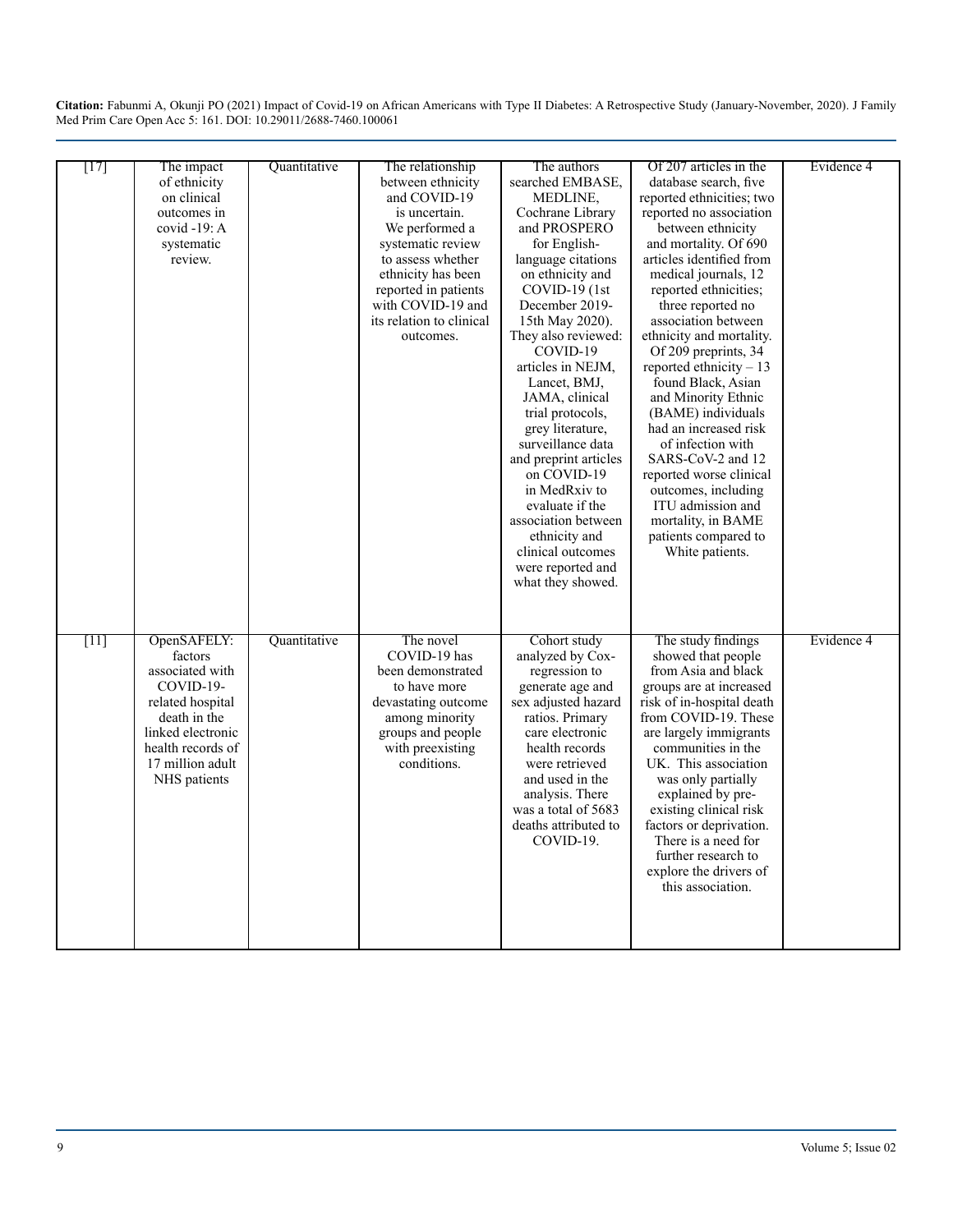| $[16]$             | <b>Black Americans</b><br>dying of covid<br>-19 at three<br>times the rate of<br>white people.<br>Support The<br>Guardian. | Quantitative | Across the country,<br><b>African Americans</b><br>have died at a rate<br>of 50.3 per 100,000<br>people, compared<br>with 20.7 for whites.<br>22.9 for Latinos<br>and 22.7 for Asian<br>Americans. More<br>than 20,000 African<br>Americans - about<br>one in $2,000$ of<br>the entire black<br>population in the US<br>- have died from the<br>disease. | New figures<br>compiled by the<br>non-partisan APM<br>Research Lab and<br>released under<br>the title Color<br>of Coronavirus<br>provide further<br>evidence of the<br>staggering divide in<br>the Covid-19 death<br>rate between black<br>Americans and the<br>rest of the nation. | The racial disparities<br>in the US death figures<br>became apparent<br>relatively early on<br>in the pandemic,<br>particularly in large<br>cities where black<br>neighborhoods were<br>hit much harder than<br>wealthier white areas.<br>When New York City<br>produced its first racial<br>breakdown of Covid-19<br>deaths in April it<br>showed that Latino and<br>black New Yorkers.<br>especially in the outer<br>boroughs including<br>Queens and the Bronx,<br>were experiencing<br>death rates that were<br>at least twice those of<br>whites and Asians. | Evidence 4 |
|--------------------|----------------------------------------------------------------------------------------------------------------------------|--------------|----------------------------------------------------------------------------------------------------------------------------------------------------------------------------------------------------------------------------------------------------------------------------------------------------------------------------------------------------------|-------------------------------------------------------------------------------------------------------------------------------------------------------------------------------------------------------------------------------------------------------------------------------------|-------------------------------------------------------------------------------------------------------------------------------------------------------------------------------------------------------------------------------------------------------------------------------------------------------------------------------------------------------------------------------------------------------------------------------------------------------------------------------------------------------------------------------------------------------------------|------------|
| $\lceil 10 \rceil$ | Ethnic and racial<br>disparities in<br>COVID-19-<br>related deaths:<br>counting the<br>trees, hiding the<br>forest         | Quantitative | To determine the<br>impact of social<br>determinants of<br>Health on COVID-19.                                                                                                                                                                                                                                                                           | A critical review<br>of studies showing<br>the role of social<br>determinants<br>of health on<br>COVID-19 burden.                                                                                                                                                                   | The authors<br>emphasized the role of<br>disaggregated data in<br>identifying gaps in the<br>social determinants of<br>health disparities. It<br>also guides appropriate<br>prevention/response<br>efforts.                                                                                                                                                                                                                                                                                                                                                       | Evidence 5 |
| $[4]$              | COVID-19<br>and African<br>Americans                                                                                       | Quantitative | There is a huge<br>health disparity in the<br>Burden of COVID-19<br>in the USA.<br>Underrepresented<br>minorities like<br>black and Latinos<br>are developing<br>the infection more<br>frequently and dying<br>disproportionately<br>when compared<br>to their white<br>counterparts.                                                                    | A review of the<br>racial disparities in<br>COVID-19 diseases<br>in the USA                                                                                                                                                                                                         | The author suggested<br>that the racial disparity<br>in the burden of<br>COVID-19 can be<br>explained in terms<br>of the burden of ill<br>health, limited access<br>to healthy food,<br>housing density, the<br>need to work or else,<br>the inability to practice<br>social distancing. He<br>went on to suggest<br>that the COVID-19<br>pandemic should<br>inspire policy makers<br>to tackle the causes of<br>racial disparities in the<br>USA.                                                                                                                | Evidence 5 |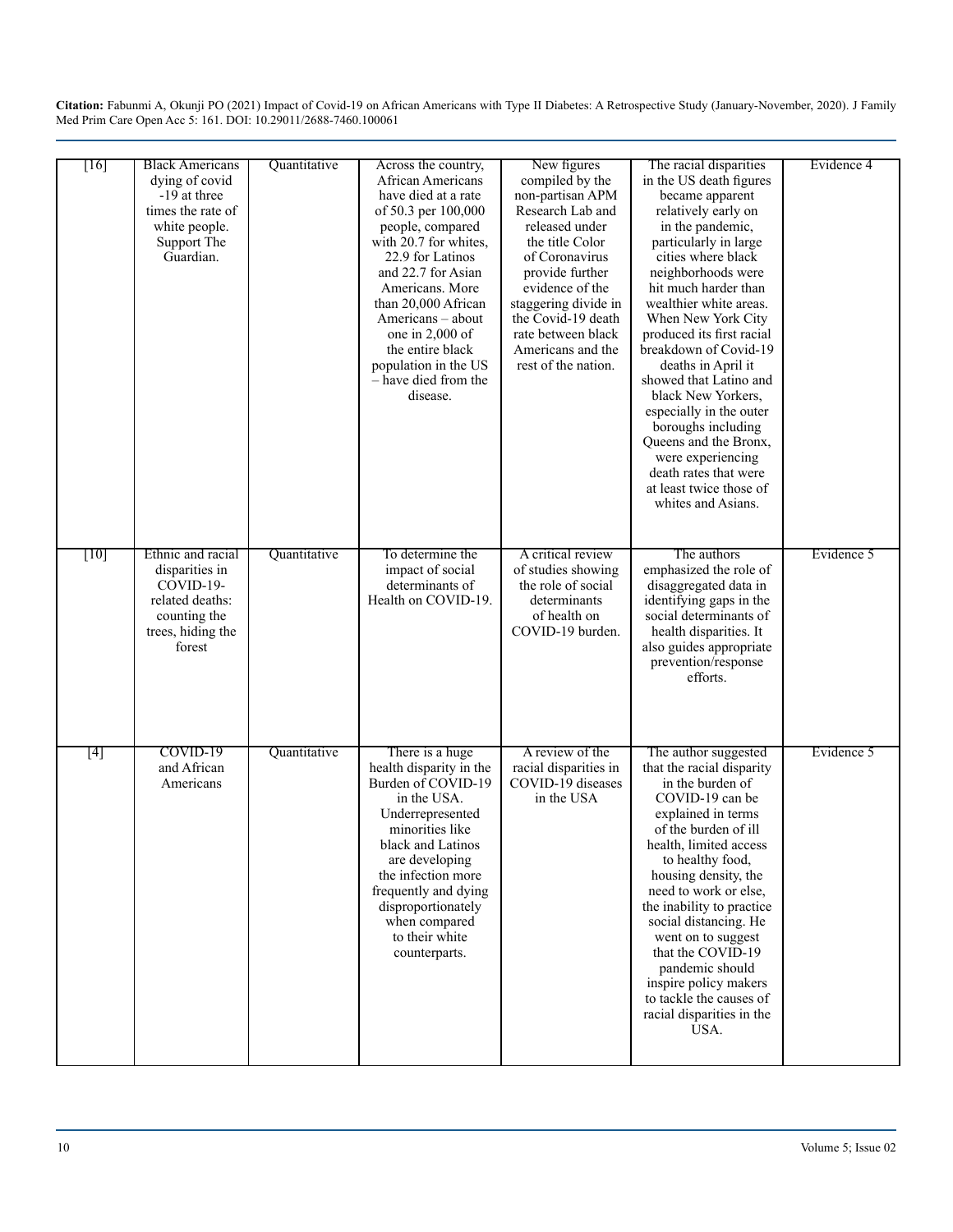| $[14]$ | Association of       | Quantitative | Type 2 diabetes          | A total of $9,663$   | Study findings shows     | Evidence 4 |
|--------|----------------------|--------------|--------------------------|----------------------|--------------------------|------------|
|        | <b>Blood Glucose</b> |              | (T2D) is a major         | patients with        | that COVID-19            |            |
|        | Control and          |              | comorbidity of           | COVID-19 were        | patients with T2D        |            |
|        | Outcomes in          |              | COVID-19. However,       | included. After      | required more medical    |            |
|        | Patients with        |              | the impact of blood      | various exclusion    | interventions and had    |            |
|        | COVID-19 and         |              | glucose (BG) control     | criteria, 2,326      | a significantly higher   |            |
|        | Pre-existing         |              |                          | patients were        | mortality (7.8% versus   |            |
|        | Type 2 Diabetes      |              | on the degree of         | removed from         | 2.7%; adjusted hazard    |            |
|        |                      |              | required medical         | the study. Of the    | ratio [HR], $1.49$ ) and |            |
|        |                      |              | interventions and on     | remaining 7,337      | multiple organ injury    |            |
|        |                      |              | mortality in patients    | patients, data from  | than the non-diabetic    |            |
|        |                      |              | with COVID-19 and        | 6,385 patients       | individuals              |            |
|        |                      |              | T <sub>2</sub> D remains | without diabetes     |                          |            |
|        |                      |              |                          | $(non-T2D)$ were     |                          |            |
|        |                      |              | uncertain.               | placed in one        |                          |            |
|        |                      |              |                          | group, while 952     |                          |            |
|        |                      |              |                          | individuals with     |                          |            |
|        |                      |              |                          | type 2 diabetes      |                          |            |
|        |                      |              |                          | (T2D) were placed    |                          |            |
|        |                      |              |                          | in a second group.   |                          |            |
|        |                      |              |                          | Of the 952 cases     |                          |            |
|        |                      |              |                          | with T2D, 142        |                          |            |
|        |                      |              |                          | cases were further   |                          |            |
|        |                      |              |                          | excluded due to      |                          |            |
|        |                      |              |                          | hypoglycemia         |                          |            |
|        |                      |              |                          | or lack of BG        |                          |            |
|        |                      |              |                          | readings. Of the     |                          |            |
|        |                      |              |                          | remaining 810        |                          |            |
|        |                      |              |                          | cases of T2D, 282    |                          |            |
|        |                      |              |                          | were considered      |                          |            |
|        |                      |              |                          | to have well-        |                          |            |
|        |                      |              |                          | controlled BG,       |                          |            |
|        |                      |              |                          | while 528 had        |                          |            |
|        |                      |              |                          | poorly controlled    |                          |            |
|        |                      |              |                          | BG. And of these     |                          |            |
|        |                      |              |                          | two T2D groups,      |                          |            |
|        |                      |              |                          | 250 of each were     |                          |            |
|        |                      |              |                          | used for propensity  |                          |            |
|        |                      |              |                          | score-matched        |                          |            |
|        |                      |              |                          | analysis.            |                          |            |
|        |                      |              |                          |                      |                          |            |
| [6]    | Diabetes in          | Quantitative | There is a high          | PubMed database      | The study discovered     | Evidence 4 |
|        | COVID-19:            |              | prevalence of            | and Google Scholar   | an increase incidence    |            |
|        | Prevalence,          |              | diabetes among           | were searched        | and severity of          |            |
|        | pathophysiology,     |              | patients with SARS-      | using the key terms  | COVID-19 in patients     |            |
|        | prognosis            |              | CoV-2 (COVID-19).        | 'COVID-19',          | with diabetes. This      |            |
|        | and practical        |              | Preexisting chronic      | 'SARS-CoV-2',        | COVID-19 could           |            |
|        | considerations       |              | medical conditions       | 'diabetes',          | have effect on the       |            |
|        |                      |              | like diabetes is         | 'antidiabetic        | pathophysiology of       |            |
|        |                      |              | a determinant of         | therapy' up to April | diabetes. Blood glucose  |            |
|        |                      |              | disease severity and     | 2, 2020. Full texts  | control is important     |            |
|        |                      |              | mortality.               | of the retrieved     | not only for patients    |            |
|        |                      |              |                          | articles were        | who are infected with    |            |
|        |                      |              | Increased viral entry    | accessed.            | COVID-19                 |            |
|        |                      |              | into cell and impaired   |                      |                          |            |
|        |                      |              | immune response          |                      |                          |            |
|        |                      |              | has been proposed        |                      |                          |            |
|        |                      |              | as a cause of this       |                      |                          |            |
|        |                      |              | association.             |                      |                          |            |
|        |                      |              |                          |                      |                          |            |
|        |                      |              |                          |                      |                          |            |

**Table 1:** Selected Articles Reviewed By Level of Evidence.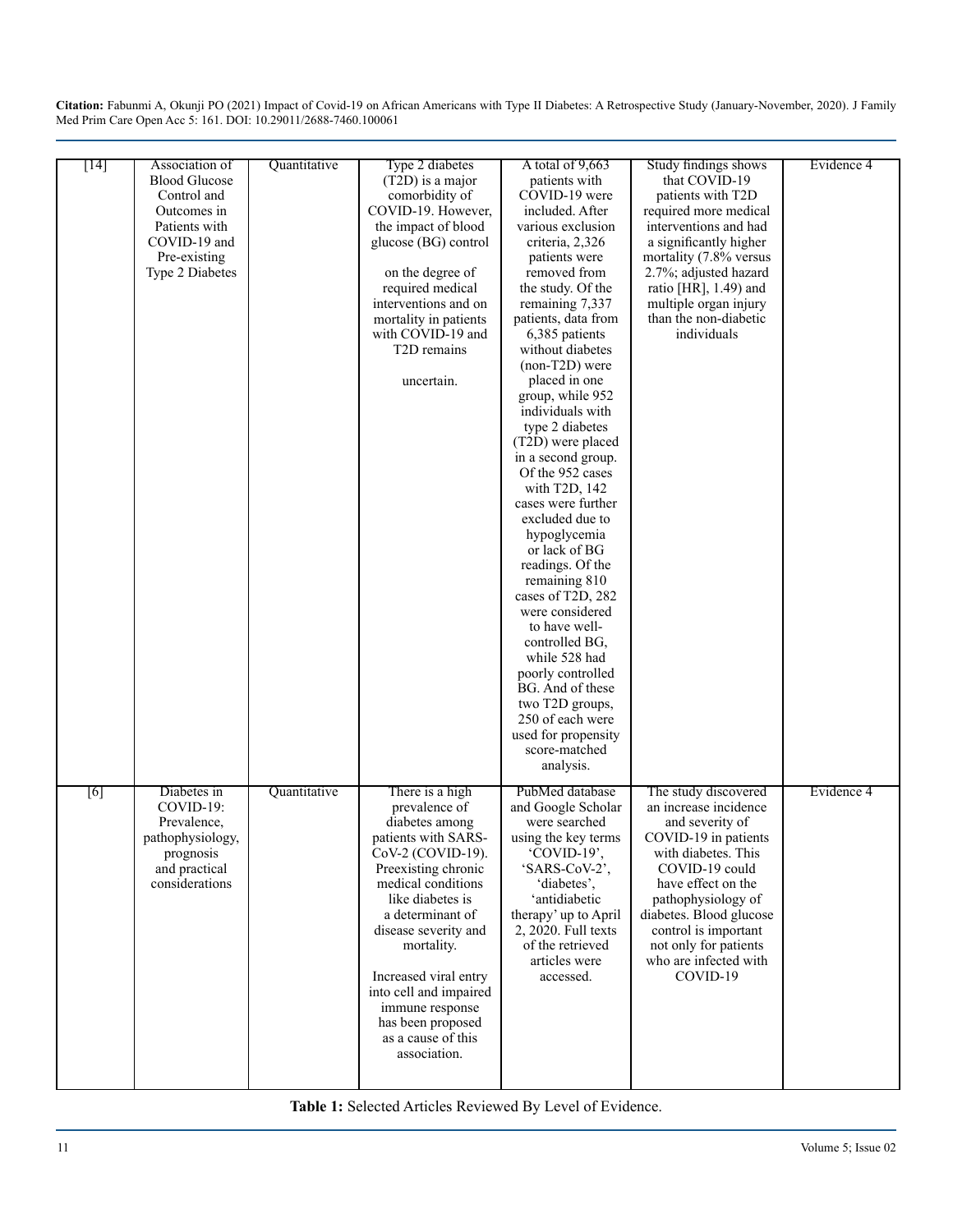Level I is the strongest with rigor and highest level of a systematic review or meta-analysis of all relevant randomized controlled trials or evidence-based clinical guidelines based on a systematic review of three or more randomized controlled trials of good quality that have a similar result. Level II, evidence obtained from at least one approved or well-designed random controlled trial such as a large multi-site random controlled trial. This level is also known as a single randomized controlled trial. Level IV, type of evidence from a well-designed single correctional study, or a single observational study such as case-control or cohort studies. Level V, evidence from the expert opinion, case reports, or from the editorial committee.

#### **Results**

According to de Almeida, et al., the team retrieved forty systematic reviews or meta-analysis articles with similar results and was categorized on this table as level I [13]. Their results showed that diabetes mellitus and hypertension were moderately associated with the severity and mortality of Covid-19. Also, Kumar, et al., study articles were categorized as level I on the table, identified diabetes associated with a mortality rate of Covid -19 [8].

In addition, CDC study was categorized as level II on the table. On their National Vital Statistics System, the data on coronavirus cases and death were increasing daily [5]. As at of November 30, 2020, the cases of coronavirus in the United States were 13,750,608 with 273,077 deaths. Also, Sanyaolu, et al. article was categorized as level II on the table, patients with pre-existing comorbidities have more deteriorating outcomes compared with patients without comorbidities with Covid-19 [7].

Another study, Zhu, et al. was categorized as level IV, showed in their findings that Covid-19 patients with type II diabetes required more medical interventions and had a significantly higher mortality, multiple organ injury than the non-diabetic individuals [14]. Concurrently, a study by Xu, et al. was categorized as level IV, showed in their study that diabetes mellitus worsens the clinical condition of Covid-19 patients and increased the likelihood of significant morbidity and mortalities [15]. The authors' result revealed elevated fasting blood glucose (Z=11.1 mmol/L) and it is believed that glucocorticoid treatment is associated with poor prognosis in Covid-19 patients who have preexisting type II diabetes, but the impact of this glucocorticoid treatment is unclear.

Furthermore, an article by Pilkington categorized on the table as level IV shows in their findings that racial disparities in the United States death figure became obvious in the early pandemic in New York particularly in larger cities where the black neighborhood was affected much harder than wealthier white areas [16]. From the report of New York city produced its first racial breakdown of Covid-19 deaths in April 2020, it shows Latinos and black New Yorkers were experiencing death rates that were at least twice those of whites and Asians. Thus, Williamson, et al showed in their study that people from Asia and black groups are at increased risk of in-hospital death from Covid-19. Hence, a need for further research to explore further was encouraged [11].

Dyer, et al. whose study was categorized as level IV used a narrative review of existing studies from the CDC [3]. He believed that the hardest effects of all is the invisible community, the undocumented immigrants that are afraid of seeking care to avoid deportation in that course some died in their various homes without the government awareness.

Also, Pan, et al., whose study was categorized on the table as level IV reported that the relationship between ethnicity and Covid-19 is uncertain, further research was encouraged [17]. Lastly, Kirby with a level V study suggested the government to put good measures in place as the Australia's federal and State and Territory Government does for its indigenous regardless of where they live in remote and rural locations [18]. This author believed social-economic factors should be addressed to prevent the spread of this Covid -19 among the minorities.

### **Summary and Conclusion**

Based on the evidences, it shows that Covid -19 is a viral infection that increased inflammation in people with diabetes and causes the outcomes to be worse than those who have no diabetes, although, research is still ongoing on daily basis on Covid-19 because is a new disease. Other variables that contributed to the increased mortality of Covid-19 among those with type II diabetes include socio-economic status such as unemployment, lack of awareness and health insurance, inadequate housing, and lack of social distancing practice. Hence, the relationship between ethnicity and Covid -19 is indirectly related to health disparities, inequalities that occur in the provision of health care as health outcomes based on racial, ethnic and socioeconomic groups can cause the impact of Covid-19 among the minorities to be worse than the white groups.

In conclusion, it is a great news that thirty one million Americans have health coverage through the recent placement of the Affordable Care Act (popularly known as Obama Care). Research also shows that there have been reductions in uninsurance rates in every state in the country since the law's coverage expansions took effect. People served by the health marketplaces and Medicaid expansion have reached record highs. With the ACA, it would be much more easier for the minorities and the underserved to find a health insurance plan based on individuals' income and personal health needs. In most states, participants may even qualify for financial subsidies. Minorities may now quickly and easily apply for coverage through the new healthcare marketplace for coverages. Further investigations and resources are needed to bridge the health disparities gap that deprived the